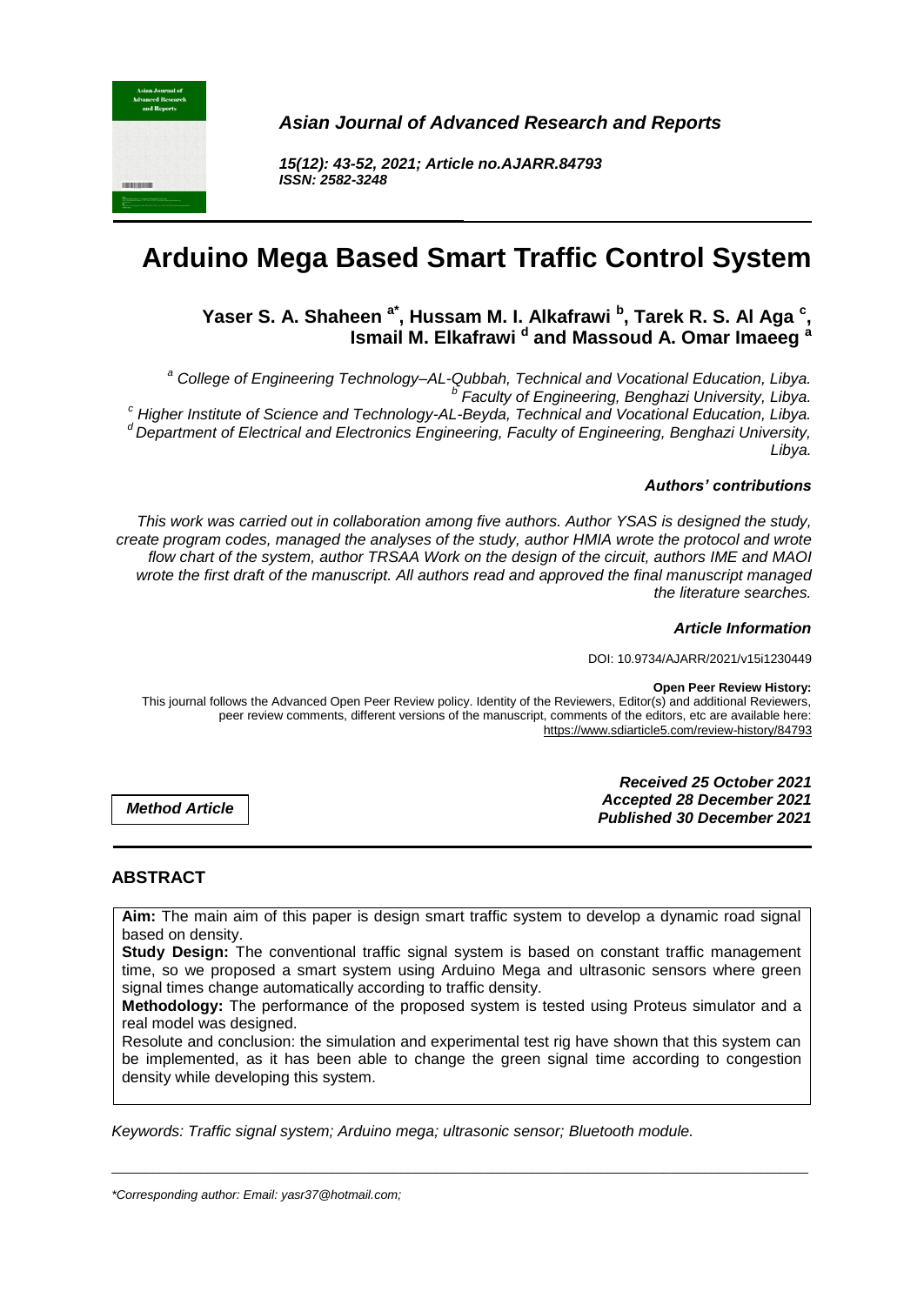## **1. INTRODUCTION**

At present, with the increase in the population of large cities such as Al-bayda, Benghazi and Tripoli, the number of cars has increased significantly in Libya in recent years, especially after 2011. As the current traffic light system in Libya continues to adopt the traditional method, this has resulted in significant congestion at street intersections. With the significant development of microcontroller technology, there is an urgent need for a smart traffic system that will help reduce congestion, wait time and waste fuel.

In this context, several studies have been presented to develop traffic light and reduce congestion, many systems uses microcontroller [1,2], also RFID and GSM module[3-8] another based arduino platform [9-13],We propose a simple, low-cost system for a smart traffic signal.

Our project is to develop a Density Based Traffic Signal System using an Arduino Mega, Ultrasonic Sensor and Bluetooth module are used to implement the traffic system. We will use Ultrasonic Sensor to measure the traffic density. We have to mount three Ultrasonic Sensor for each road; the distance between these sensors will depend on nature of traffic on a particular junction. These sensors determine the level of traffic jam in the road, Different ranges of traffic light delay time intervals according to traffic jam level are configured by microcontroller and updated regularly. Additionally, control the traffic signals by an android application throughout the Bluetooth and wireless connection. This will be

controlled by the traffic warden or police officer. The prototype of the system has been built and tested. The model is better than the current system which is limited to the Fixed Mode Traffic Light Controller.

# **2. COMPONENTS USED**

## **2.1 Ultrasonic Sensor**

The HC-SR04 ultrasonic sensor Fig.1. uses sonar to determine the distance to an object. This sensor reads from 2cm to 400cm (0.8inch to 157inch) with an accuracy of 0.3cm (0.1inches), which is good for most hobbyist projects. In addition, this particular module comes with ultrasonic transmitter and receiver modules.

The ultrasonic sensor uses sonar to determine the distance to an object.

The ultrasound transmitter (trig pin) emits a highfrequency sound (40 kHz).

The sound travels through the air. If it finds an object, it bounces back to the module.

The ultrasound receiver (echo pin) receives the reflected sound (echo).

The time between the transmission and reception of the signal allows us to calculate the distance to an object. This is possible because we know the sound's velocity in the air. Here's the formula:

Distance to an object  $=$  ((speed of sound in the air)\*time)/2 speed of sound in the air at 20ºC  $(68^{\circ}F) = 343m/s$ 



| VCC. | <b>Power Sensor 5V</b>    |  |  |
|------|---------------------------|--|--|
| Tria | <b>Trigger Output Pin</b> |  |  |
| Echo | Echo Input Pin            |  |  |
| GND  | ground                    |  |  |

**Fig. 1. Ultrasonic sensor**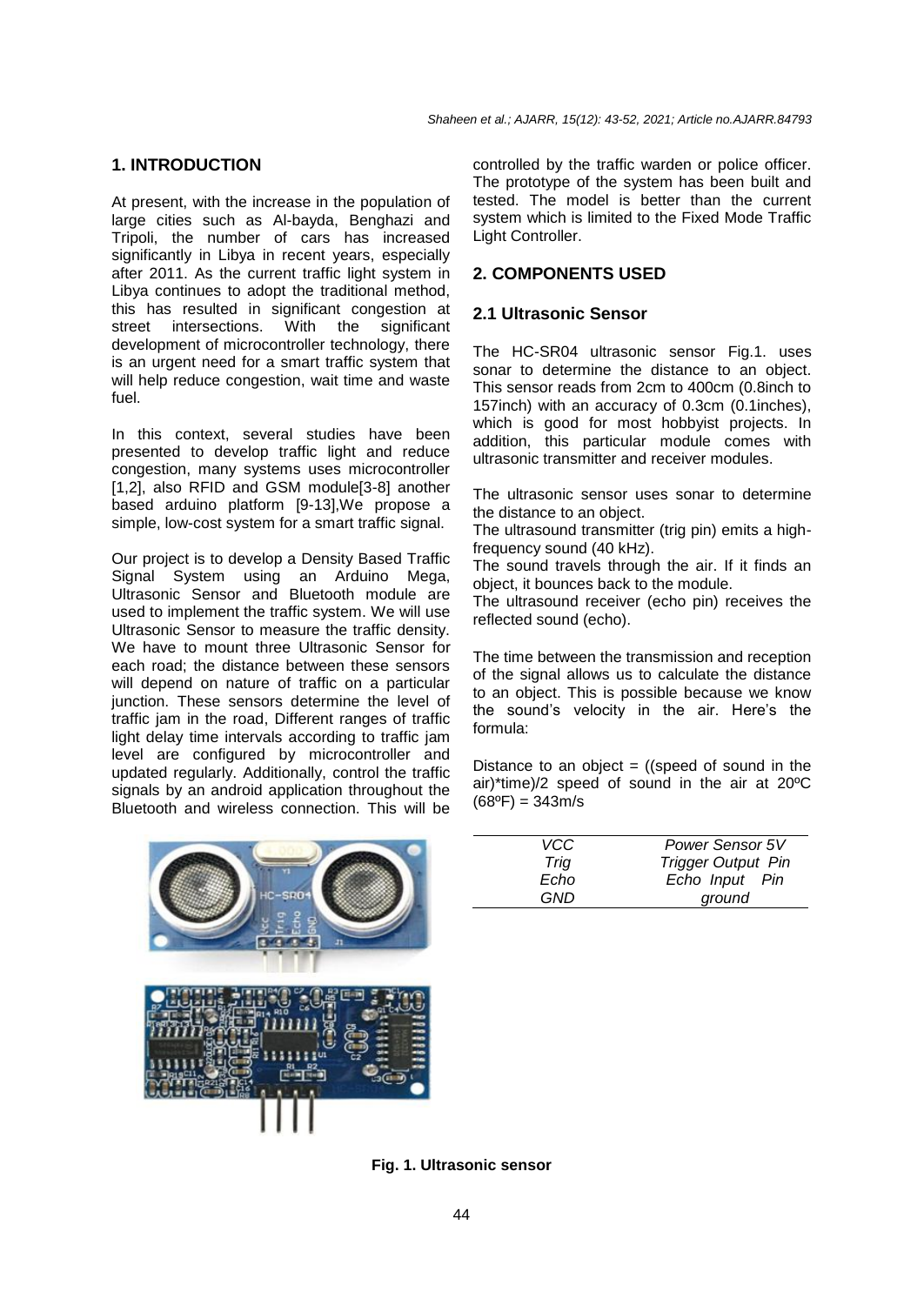# **2.2 Arduino Mega**

The Arduino Mega (Fig.2) is the muscle car of Arduino boards. It boasts a huge collection of input output ports, but cleverly adds these as extra connectors at one end of the board, It uses a processor with more input output pins, the ATmega1280, which is a surface mount chip that is fixed permanently to the board. So, unlike with the Uno and similar boards, you cannot replace the processor if you accidentally damage it.

The extra connectors are arranged at the end of the board. Extra features provided by the Mega include the following:

- 54 input/output pins
- 128KB of flash memory for storing sketches and fixed data
- 8KB of RAM and 4KB of EEPROM

#### **2.3 Bluetooth Module**

HC-05 is a Bluetooth module which is designed for wireless communication. This module can be used in a master or slave configuration.

Bluetooth serial modules allow all serial enabled devices to communicate with each other using **Bluetooth** 

## **2.4 LCD Display**

Liquid Crystal Display (LCD):16x2 LCD used in the implemented to display data over 2 lines, each of 16 characters. Actually, two types of registers are used to configure the LCD; the command registers and control registers. Other aspects are LCD initialization, clearing the screen, setting the cursor position, and controlling display. While the data register holds the ASCII code of the characters that are appeared on the display.

## **2.5 Proposed System Design and Methodology**

In this paper, we utilized (Arduino Mega), that has a many pins, causing it exceptionally valuable in projects that to have a convenient number of sensors and gadgets to control.



**Fig. 2. Arduino mega**



**Fig. 3. HC-05 is a Bluetooth module**

*Key/EN: HC-05 module has two modes, Data mode and Command mode; VCC: Connect 5 V or 3.3 V to this Pin. GND: Ground Pin of module; TXD: Transmit Serial data; RXD: Receive data serially; State: It tells whether module is connected or not*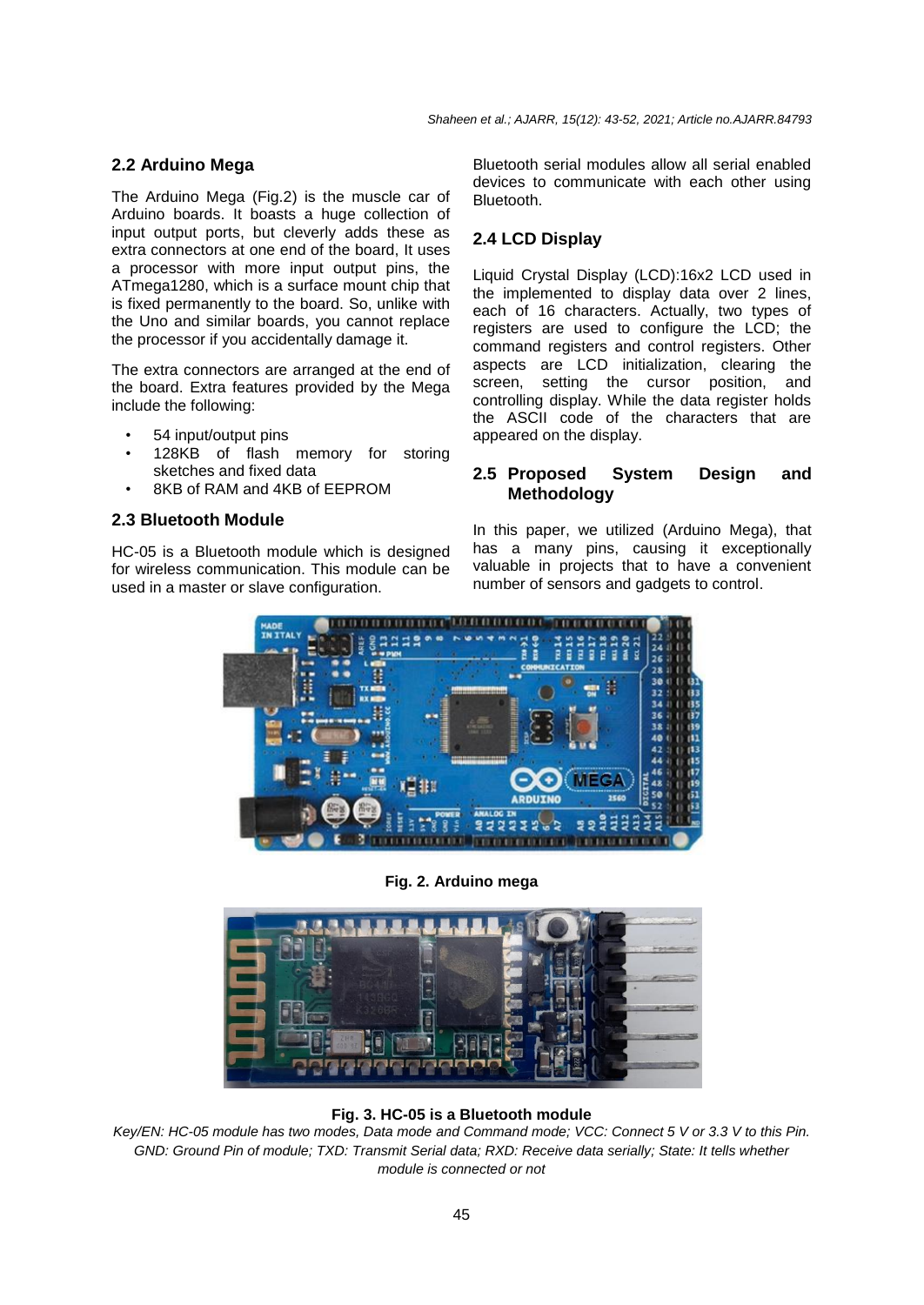

**Fig. 4. 16x2 LCD**

As can be seen in Fig. (5), there is a intersection of two roads that normally has four sides, the first side provide with two sensors as well as the third side, first sensor in both side detects the traffic of cars , and the second sensor find out if there is a congestion , so we can determine whether there's a traffic congestion or not. We also added a Bluetooth unit which a police officer can control the signal by his mobile phone, the principle of operation of this Chamber is based on three cases.

First case: There's no congestion. Traffic signal works normally.

Second case: There is congestion, a delay time should added to the green signal.

Third case: if there is no jam near the traffic-light, the system will skip it and move to the next side , so with that, we will diminish congestion.

This system also enables a traffic cop to control the traffic-light using an application that is loaded onto his mobile phone, simply by type the number of side to be played, so it works as follow:

- Typing number one leads to turn on green light in (Side1)
- Typing number two leads to turn on green light in (Side2)
- Typing number Three leads to turn on green light in (Side3)
- Typing number four leads to turn on green light in (Side1)



**Fig.5 . The proposed system simulation using proteus**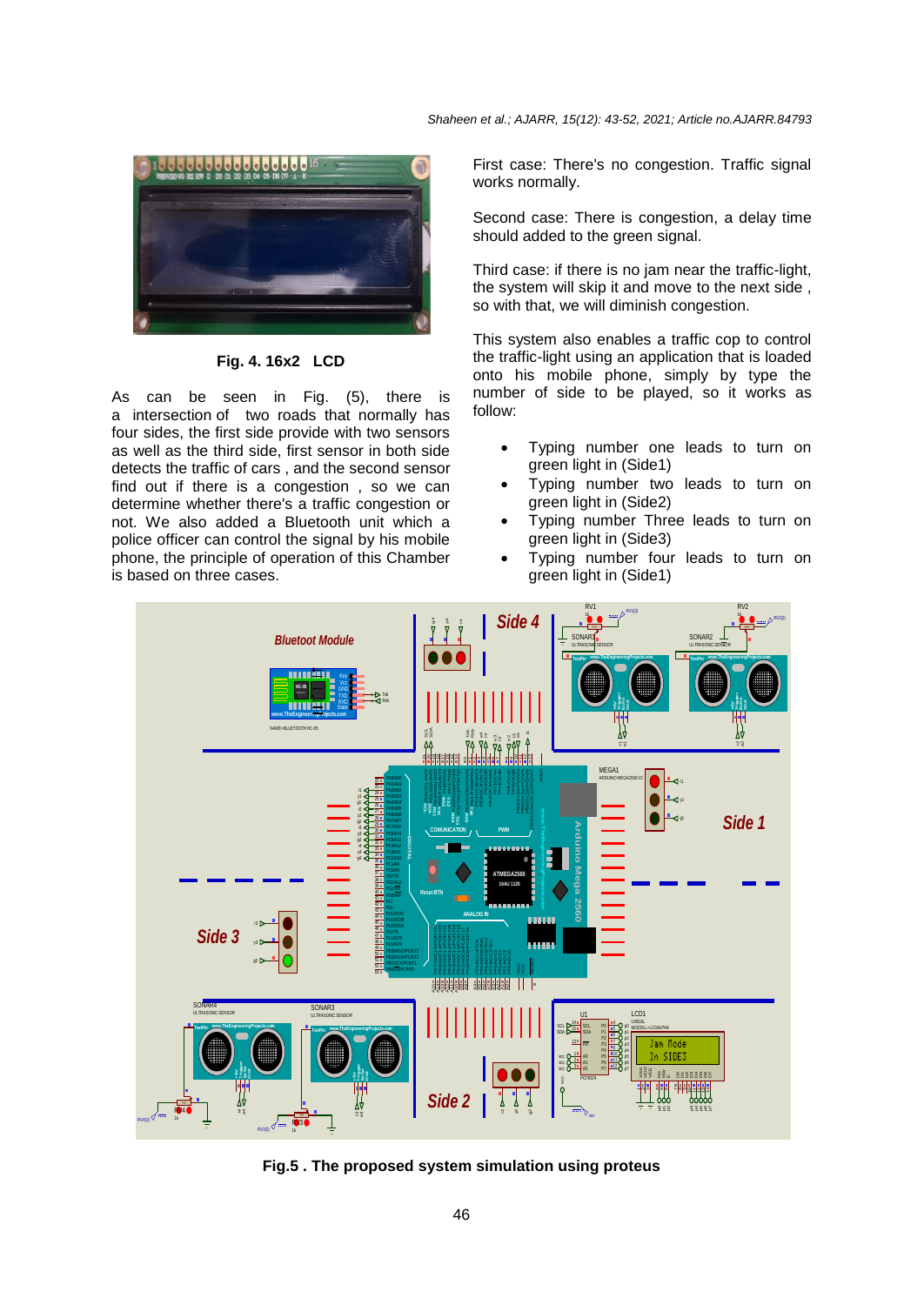*Shaheen et al.; AJARR, 15(12): 43-52, 2021; Article no.AJARR.84793*



**Fig.6 . Flow chart of the system**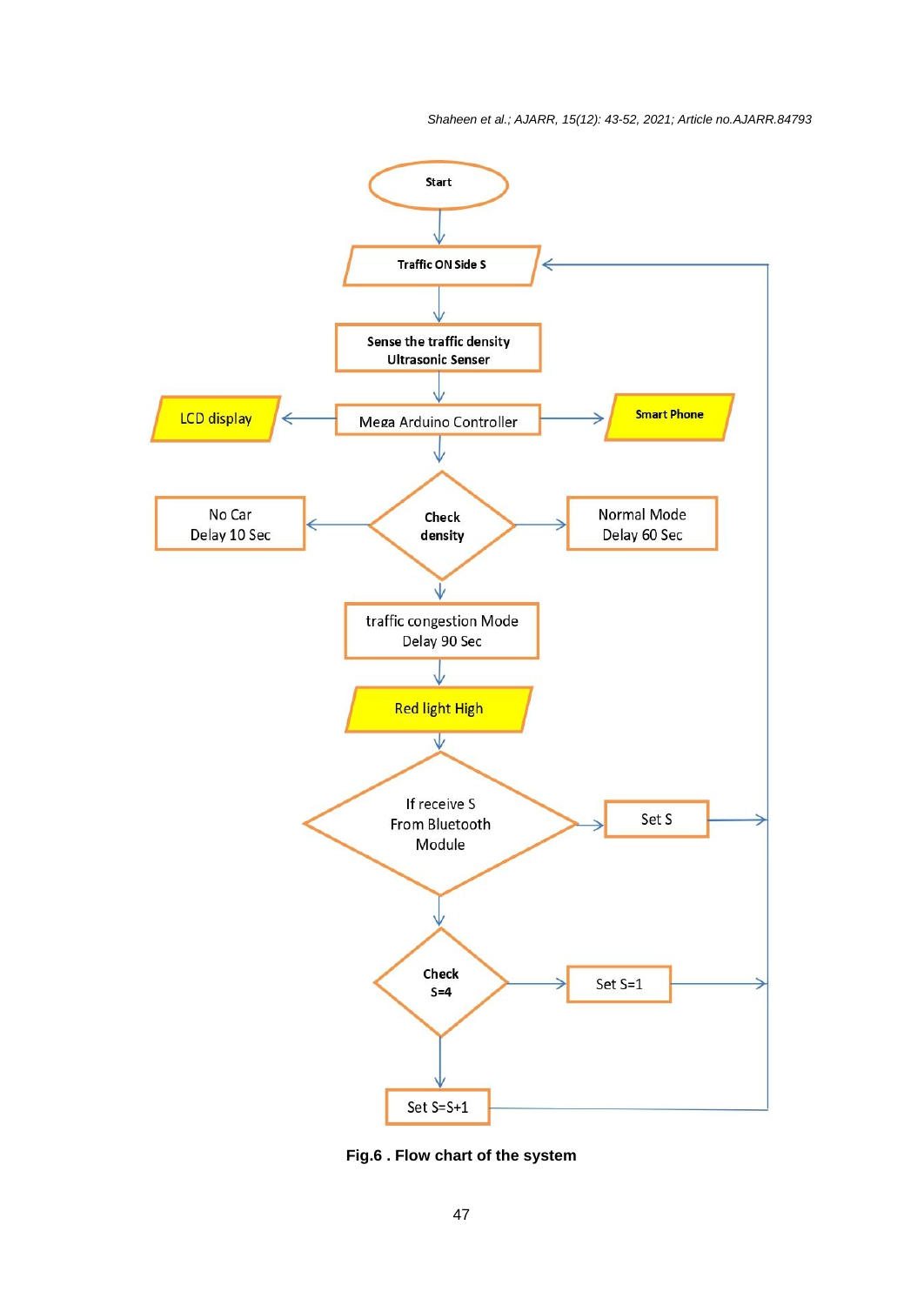**Chart 1. The code**

| #include <wire.h> //include the library</wire.h>                                      | lcd.clear();                     | $lcd.clear()$ ;                     |
|---------------------------------------------------------------------------------------|----------------------------------|-------------------------------------|
| #include <liquidcrystal_pcf8574.h> //include the libraryLCD</liquidcrystal_pcf8574.h> | Serial.println(" Normal Mode "); | Serial.println(" Normal Mode ");    |
| LiquidCrystal_PCF8574 lcd(0x27); // set the LCD address to 0x27 for                   | Icd.print(" Normal Mode");       | Icd.print(" Normal Mode");          |
| a 16 chars and 2 line display                                                         | lcd.setCursor(0,1);              | lcd.setCursor(0,1);                 |
| int side1[] = ${24,25,26}$ ;//lights side1                                            | lcd.print(" In SIDE1 ");         | lcd.print(" In SIDE3 ");            |
| int side2[] = ${27, 28,29}$ ;//lights side2                                           | delay(green2Delay); }            | delay(green2Delay);}                |
| int side3[] = $\{30,31, 32\}$ ;//lights side3                                         | // No cars In Road               | // No cars In Road                  |
| int side4[] = $\{33,34,35\}$ ;//lights side4                                          | else if(Avg1>=dd&&Avg2>=dd){     | else if(Avg3>=dd&&Avg4>=dd){        |
| int green1Delay = $10000$ ;//Time delay NO cars                                       | lcd.clear();                     | $lcd.clear()$ ;                     |
| int green2Delay = 60000;//Time delay Normalmode                                       | Serial.println(" NO Cars ");     | Serial.println(" No Cars ");        |
| int green3Delay = 90000;//Time delay traffic Jam                                      | Icd.print(" NO Cars ");          | Icd.print(" No Cars ");             |
| int yellowDelay = 5000;//Time delay yallow light                                      | lcd.setCursor(0,1);              | lcd.setCursor(0,1);                 |
| volatile int trigpin[]={12,9,7,4};//pins connected to Trig ultrasonic                 | lcd.print(" In SIDE1 ");         | lcd.print(" In SIDE3 ");            |
| volatile int echopin[]={10,8,6,3};//pins connected to Echo ultrasonic                 | delay(green1Delay); }            | delay(green1Delay);}                |
| volatile int S1, S2, S3, S4, Sum1, Sum2,                                              | digitalWrite(side1[1], HIGH);    | digitalWrite(side3[1], HIGH);       |
| Sum3,Sum4,Avg1,Avg2,Avg3,Avg4;                                                        | digitalWrite(side2[1], HIGH);    | digitalWrite(side4[1], HIGH);       |
| //variable specify Distance                                                           | delay(yellowDelay);              | delay(yellowDelay);                 |
| int volatile long $dd = 10$ ; int n=0; int x;                                         | int x; x=Serial.read();          | x=Serial.read();                    |
| void setup(){                                                                         | if $(x == '2')$ {goto side2;}    | if $(x == '1')$ {goto side1;}       |
| Wire.begin();                                                                         | if $(x == 3')$ {goto side3;}     | if $(x == '2')$ {goto side2;}       |
| Wire.beginTransmission(0x27);                                                         | if $(x == 4')$ {goto side4;}     | if $(x == 4')$ {goto side4;}        |
| Serial.begin (9600);                                                                  | ///////side2:///////////         | ////////////////sid4 ////////////// |
| $lcd.begin(16, 2);$ //                                                                | side2:                           | side4:                              |
| lcd.setBacklight(255);lcd.home();                                                     | $red()$ ;                        | $red()$ ;                           |
| //set Pin as an Output                                                                | $lcd.clear()$ ;                  | $lcd.clear()$ ;                     |
| for(int i=0; i<3; i++){                                                               | lcd.print(" SIDE2 ");            | lcd.print(" SIDE4 ");               |
| pinMode(side1[i], OUTPUT);                                                            | Serial.println("side2");         | Serial.println("side4");            |
| pinMode(side2[i], OUTPUT);                                                            | digitalWrite(side2[0], LOW);     | digitalWrite(side4[0], LOW);        |
| pinMode(side3[i], OUTPUT);                                                            | digitalWrite(side2[2], HIGH);    | digitalWrite(side4[2], HIGH);       |
| pinMode(side4[i], OUTPUT);                                                            | delay(green2Delay);              | delay(green2Delay);                 |
|                                                                                       | digitalWrite(side3[1], HIGH);    | digitalWrite(side1[1], HIGH);       |
| void $loop()$                                                                         | digitalWrite(side2[1], HIGH);    | digitalWrite(side4[1], HIGH);       |
| ////////side1://///////                                                               | delay(yellowDelay);              | delay(yellowDelay);                 |
| side1:                                                                                | x=Serial.read();                 | x=Serial.read();                    |
| $red()$ ;                                                                             | if $(x == '1')$ {goto side1;}    | if $(x == '1')$ {goto side1;}       |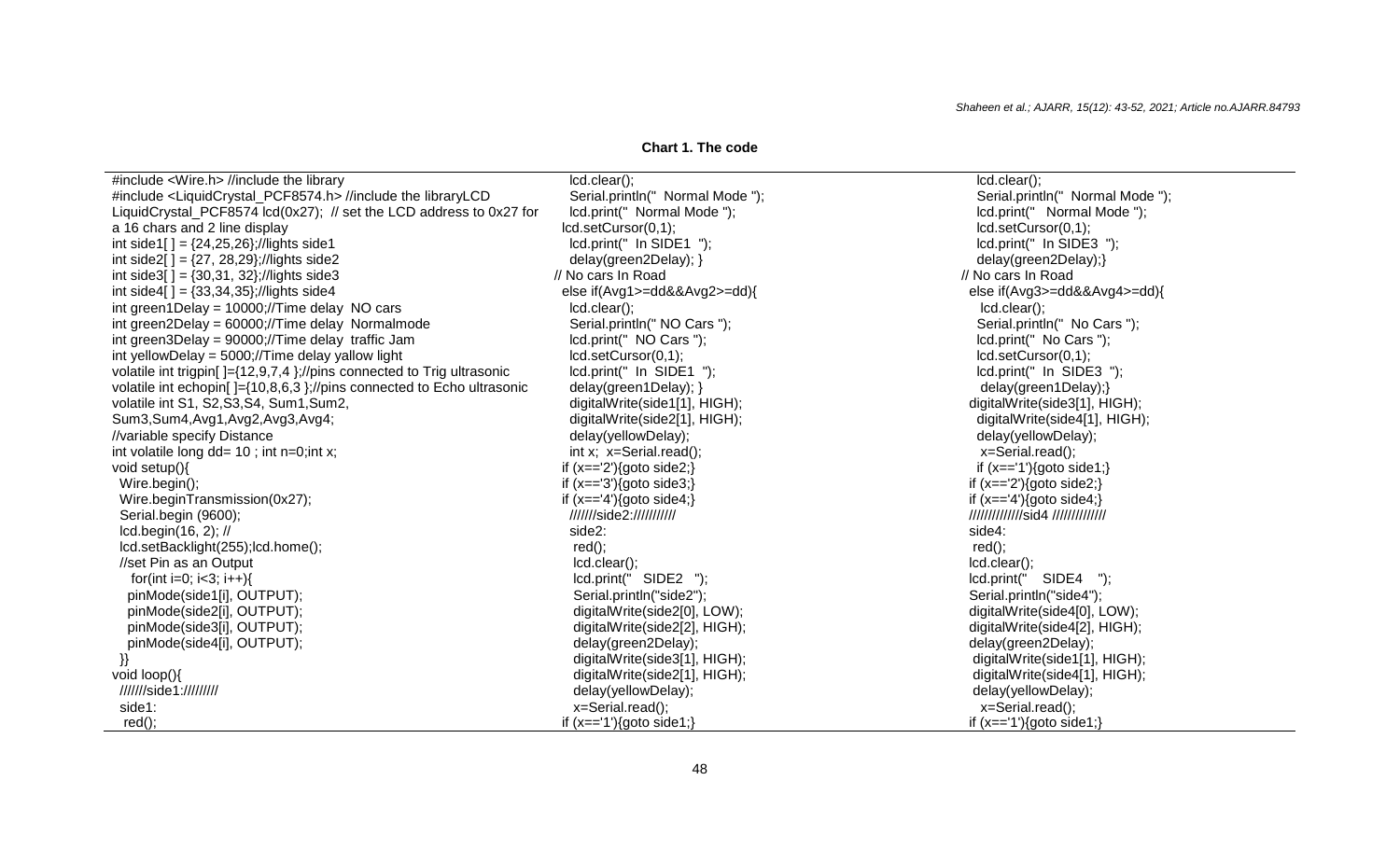lcd.clear(); lcd.print(" SIDE1 "); Serial.println("side1"); digitalWrite(side1[0], LOW); digitalWrite(side1[2], HIGH); Sum1=0,Sum2=0,n=0,Avg1=0,Avg2=0; for(int i=0; i<=6; i++) { S1=dist(trigpin[0], echopin[0]); Sum1=Sum1+S1; S2=dist(trigpin[1] , echopin[1]); Sum2=Sum2+S2; n=n+1; delay(50); } Avg1=Sum1/n; Avg2=Sum2/n; //condition Traffic Jam in Side 1 if(Avg1<dd && Avg2<dd) { digitalWrite(side1[0], LOW); digitalWrite(side1[2], HIGH); lcd.clear(); lcd.print(" traffic jam mode "); Serial.println(" traffic jam mode "); lcd.setCursor(0,1); lcd.print(Avg1); delay(green3Delay); } ////condition Traffic Normal In Side1 else if(Avg1<dd&&Avg2>=dd) { digitalWrite(side1[0], LOW); digitalWrite(side1[2], HIGH);

 if (x=='3'){goto side3;} if  $(x == 4')$ {goto side4;} /////////// sid3 ///////////// side3: red(); lcd.clear(); lcd.print(" SIDE3 "); Serial.println("side3"); digitalWrite(side3[0], LOW); digitalWrite(side3[2], HIGH); Sum3=0,Sum4=0,n=0,Avg3=0,Avg4=0; for(int i=0; i<=6; i++) { S3=dist(trigpin[2] , echopin[2]); Sum3=Sum3+S3; S4=dist(trigpin[3] , echopin[3]); Sum4=Sum4+S4; n=n+1; delay $(50)$ ; } Avg3=Sum3/n; Avg4=Sum4/n; //condition Traffic Jam in Side 3 if(Avg3<dd && Avg4<dd){ digitalWrite(side3[0], LOW); digitalWrite(side3[2], HIGH); lcd.clear(); Serial.println(" traffic jam mode "); lcd.print(" traffic jam mode "); lcd.setCursor(0,1); lcd.print(" In SIDE3 "); delay(green3Delay);} ////condition Traffic Normal In Side3 else if(Avg3<dd&&Avg4>=dd){ digitalWrite(side3[0], LOW); digitalWrite(side3[2], HIGH);

if  $(x == '2')$ {goto side2;} if  $(x == 3')$ {goto side3;} } ////////function calculate distance int dist(int pingPin , int echoPin){ long d,m; pinMode(pingPin, OUTPUT); digitalWrite(pingPin, LOW); delayMicroseconds(5); digitalWrite(pingPin, HIGH); delayMicroseconds(10); digitalWrite(pingPin, LOW); pinMode(echoPin, INPUT); d = pulseIn(echoPin, HIGH); m= d\*0.034/2; return m; } //All Green light,and Yallow light LOw ,All Red light **High** void red(){ for(int i=1; i<3; i++) { digitalWrite(side1[i], LOW); digitalWrite(side2[i], LOW); digitalWrite(side3[i], LOW); digitalWrite(side4[i],LOW); } for(int i=0; i<1; i++){ digitalWrite(side1[i], HIGH); digitalWrite(side2[i], HIGH); digitalWrite(side3[i], HIGH); digitalWrite(side4[i], HIGH); }}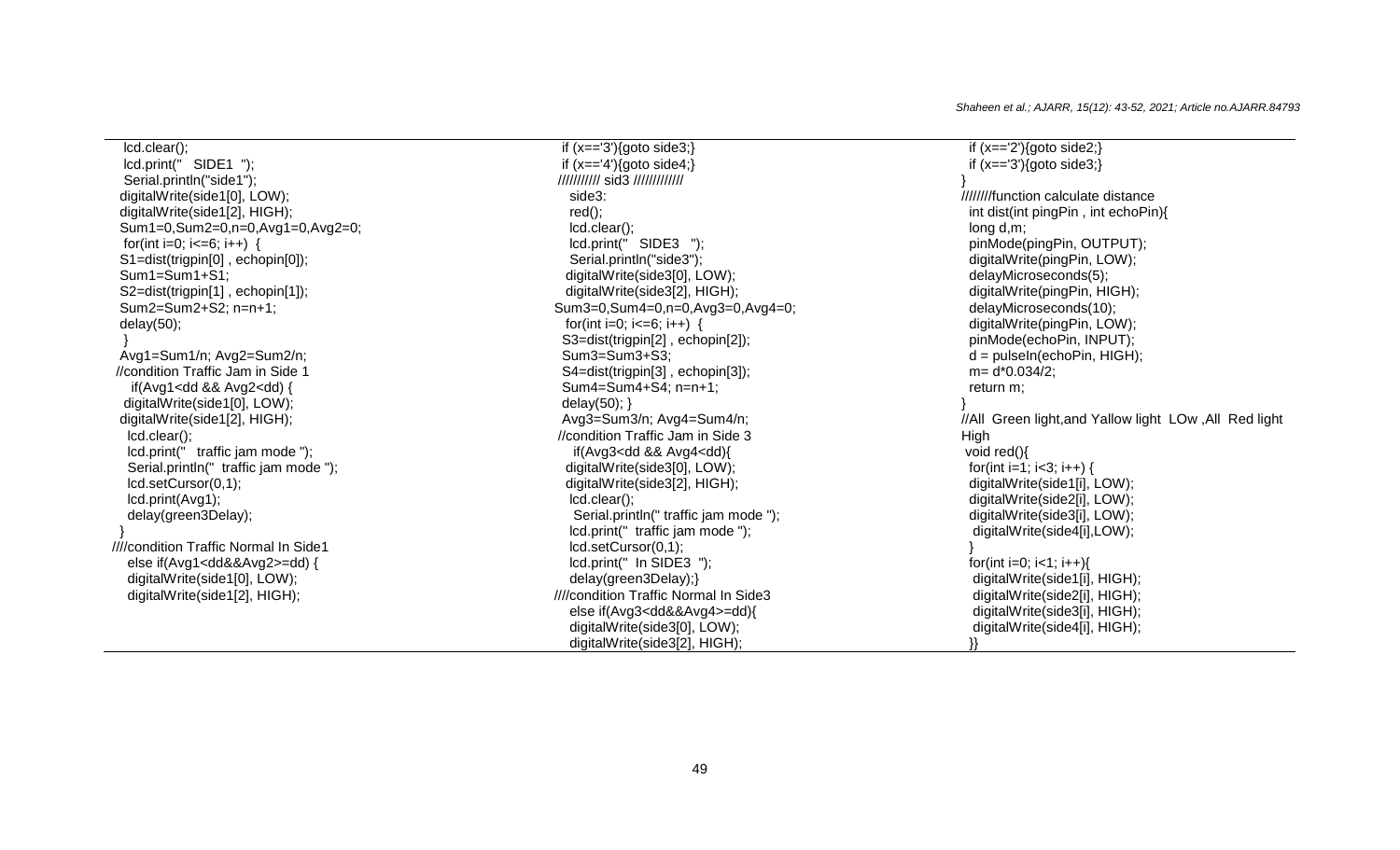

**Fig.7 . Implementation of the System**

# **3. RESULTS AND DISCUSSION**

We first implemented the project circuit using Proteus 8 as simulator and then a practical system was implemented using Arduino Mega 2560, with three LED's (red, yellow and green light) were connected in parallel, connected in series with resistors 220 Ohm to each LED where the cathodes connected together with the GND of Adduino , the positive end of each led is connected to the Urduino board and repeats this for each side as shown the order below:

| Side1 signal(Red, Yallow, Green) | Pin 24, pin 25, pin 26 |
|----------------------------------|------------------------|
| Side2 signal(Red, Yallow, Green  | Pin 27, pin 28, pin 29 |
| Side3 signal(Red, Yallow, Green) | Pin 30, pin 31, pin 32 |
| Side4 signal(Red, Yallow, Green) | Pin 33, pin 34, pin 35 |
|                                  |                        |
| US1(Trig, Echo)                  | Pin 12, Pin 10         |
| US2(Trig, Echo)                  | Pin 9, pin8            |
| US3(Trig, Echo)                  | Pin 7, pin6            |

US4(Trig, Echo) Pin 4, pin3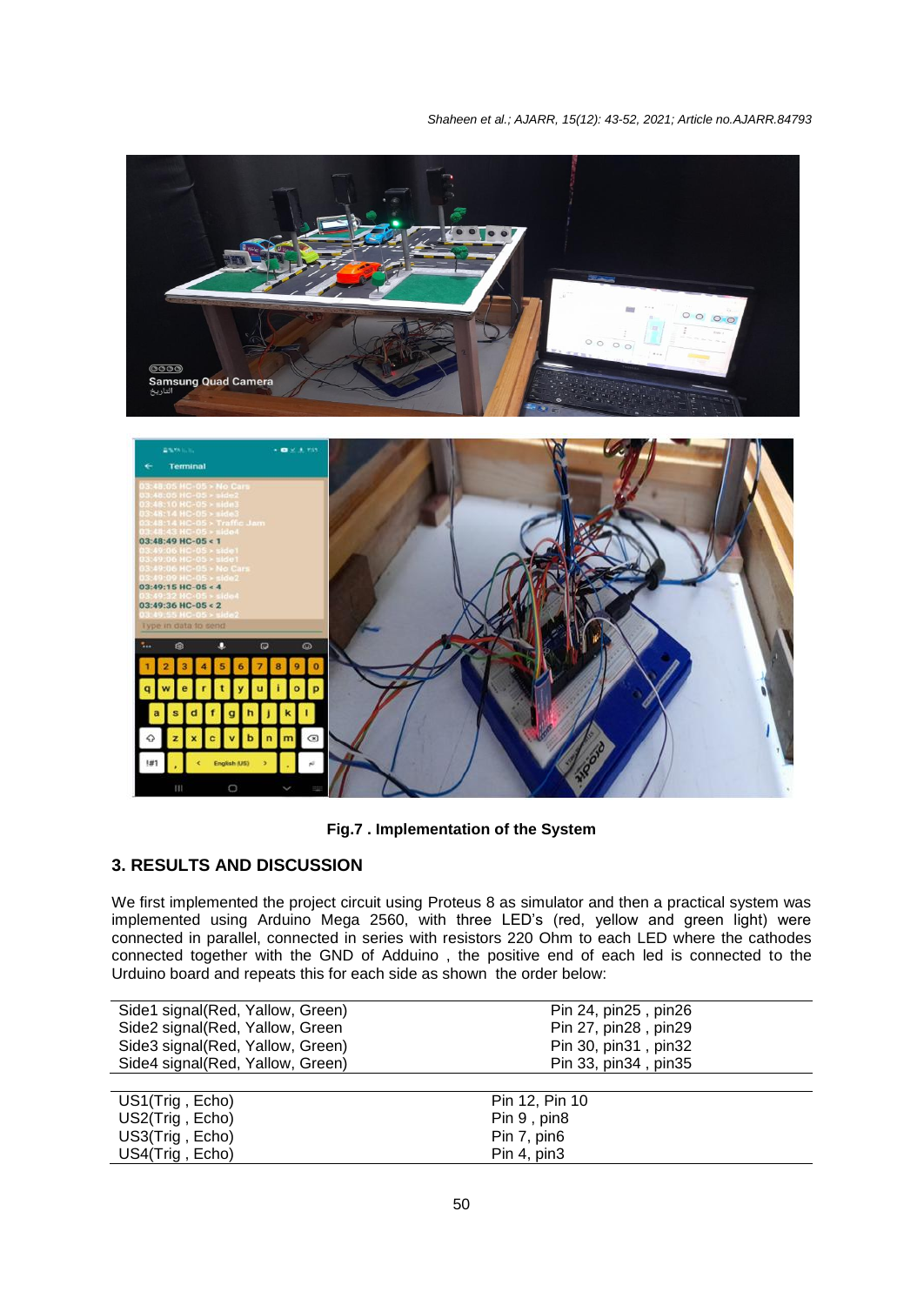Ultrasound sensor (US) pins was connected to the Urduino board as described below:

Ultrasound sensors (US) are responsible for giving information's about the crowd to the controller for making a decision to operate the traffic light on side1 and Side3 according to the table .

#### **Table 1. Modes of traffic**

| <b>Traffic Modes</b> | US1        | US2  | <b>Timing Green light</b> |  |
|----------------------|------------|------|---------------------------|--|
| No Car               | <b>LOW</b> | LOW  | 10 <sub>sec</sub>         |  |
| Normal Mode          | High       | LOW  | 60 Sec                    |  |
| Traffic Jam Mode     | High       | High | 90 Sec                    |  |

The number and location of sensors depends on the length of the street, increasing the sensors gives more accuracy in determining the level of crowd , but the cost will increase.

The system provided with an LCD screen to display crowd level also waiting time.

Finally, Bluetooth Module (HC- 05) has been linked to the RX and Tx of arduino.



**Video 1. Full video available in this link: https://www.journalajarr.com/media/AJARR\_84793- Arduino-Mega-Based-Smart-Traffic-Control-System.mp4**

# **4. CONCLUSION**

An intelligent traffic light control system was designed for a four-way intersection. The circuit was simulated and a practical model was made to test the circuit and ensure its correct operation. The system is effective and has low cost and helps reduce congestion and reduce waiting time at intersections, and with the use of<br>Arduino controllers and the integrated Arduino controllers and the integrated development environment Arduino C gives this the system is flexible and highly adjustable

## **DISCLAIMER**

The products used for this research are commonly and predominantly use products in our area of research and country. There is absolutely no conflict of interest between the authors and producers of the products because we do not intend to use these products as an avenue for any litigation but for the advancement of knowledge. Also, the research was not funded by the producing company rather it was funded by personal efforts of the authors.